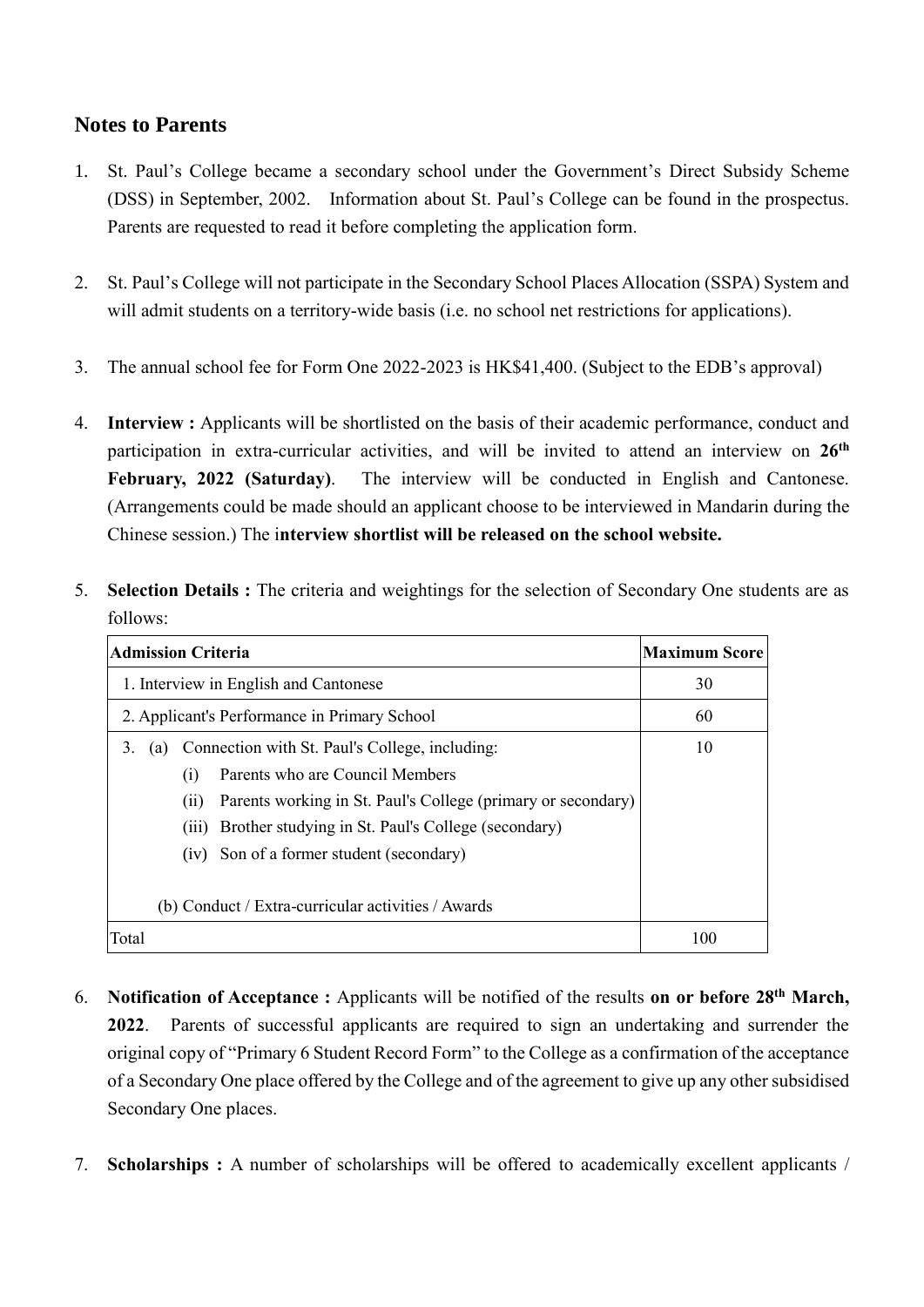talented musicians / talented sportspersons. Students who are interested in applying for these scholarships should fill in the relevant online scholarship application form(s) and submit it / them with supporting documents. Applicants will be shortlisted on the basis of the information provided. Applicants for music and / or sports scholarships may be invited to attend auditions and try-outs on **22nd January, 2022 (Saturday)** while applicants for academic scholarships may be invited to attend an interview on the same date. **The** i**nterview shortlist will be released on the school website.** All the scholarship applicants will also be required to attend the Admissions Interview on **26 th February, 2022 (Saturday)**. Applicants will be notified of the results **on or before 28th March, 2022**.

For details, please refer to the **" Admissions > Scholarships"** section of the school website.

- 8. **Fee Remission Scheme :** There will be a fee remission scheme provided by the College to assist families requiring financial help. For details, please refer to the **"Admissions > Fee Remission Scheme"** section of the school website.
- 9. Parents are reminded not to offer any advantages to the staff members, Council members or any stakeholders of the College in connection with the applications.

## 家長須知

- 1. 聖保羅書院已於 2002 年 9 月成為政府直接資助計劃的學校。有關聖保羅書院的資料請參閱 本校概覽。家長填寫入學申請表前務請仔細閱讀。
- 2. 聖保羅書院不參加中一統一派位,收生不受地域及校網限制。
- 3. 2022 至 2023 年度中一學費為港幣 41,400 元。(待教育局批核)
- 4. 面試:本校會參考學生提供之小學成績、品行及課外活動表現資料,邀請合資格的申請人參 加本校在 2022年2月 26日(星期六)舉行之英語及廣東話面試。(申請者亦可選擇以普通話作 為中文面試部份之使用語言。) 獲面試之申請人,其報名編號將於本校網頁公佈,敬請留意。